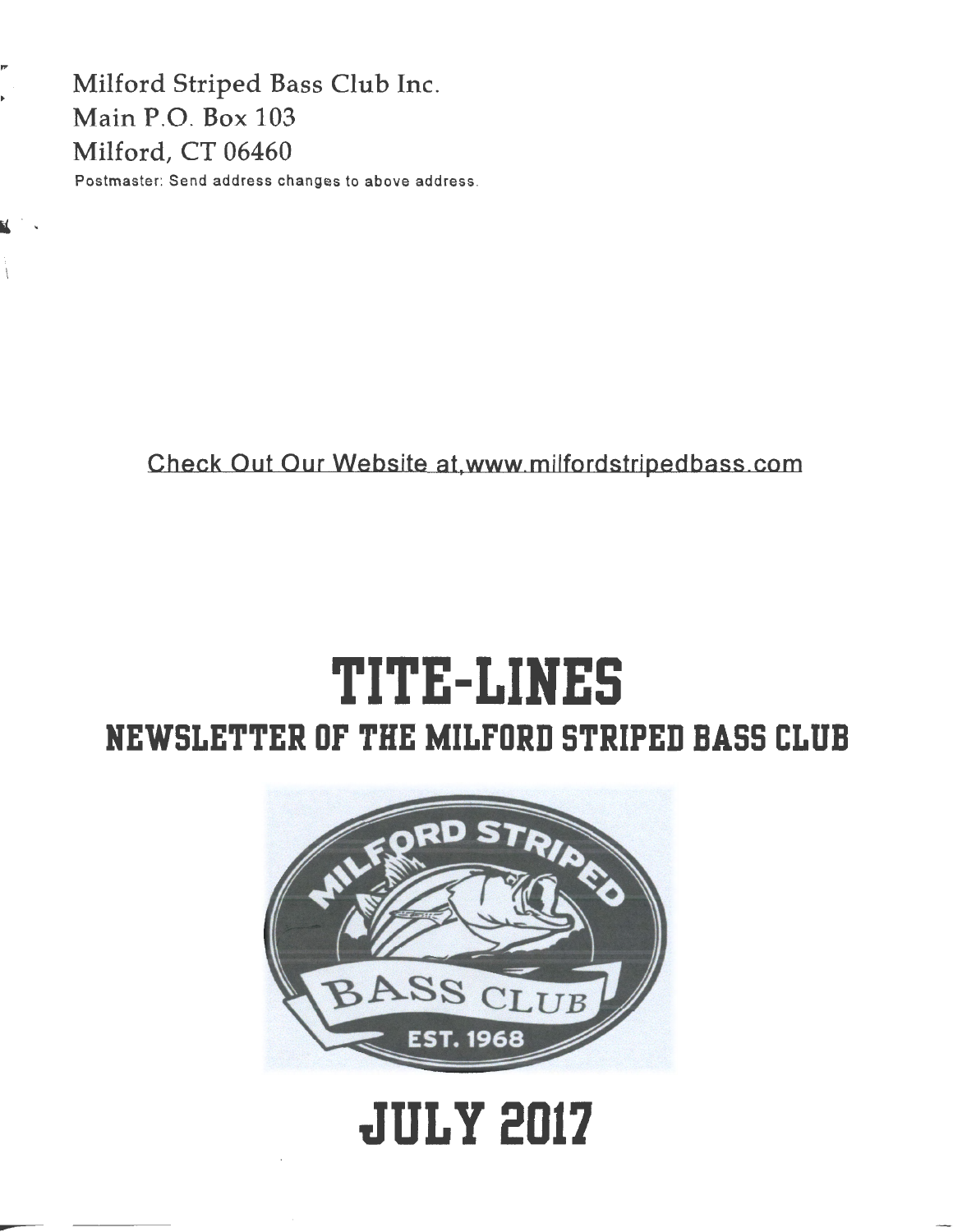#### General Meeting

This month's general meeting will be held at 7:30 PM, July 26th, 2017 at the American Legion Hall, Merwin Ave., Woodmont, CT.

The MSBC TITE-LINES Published 11 times a year by the Milford Striped Baas Club. P.O. Box 103, Milford, CT 06460 All communications concerning The MSBC TITE-LINES should be addressed to: The MSBC TITE-LINES P.O. Box 103, Milford, CT 06460 Responsibility for contents of articles, papers, abstracts, Salmon & Halibut Fishing in Southeast Alaska etc. published herein rests entirely on the authors, not on the editor. Postmaster: Send Address change to the MSBC TITE-LINES, c/o MEMBERSHIP, P.O. Box 103, Milford, CT **CLUB OFFICERS FOR 2013** President... ... Jim Pritchard 1st VP ... ... Rob Jadach 2ndVP......... Fred Chyssikos Treasurer....Johnny Belinda Recording Secretary..Lynn Pritchard **THE ONLY** Corresponding Secretary and Tite-Lines Editor, **BAIT STORE** Harry Novak

Photographer.......Jessie Henman Fish Committee ... Graham Lapham, Brian Thornhill, Michael Lapuglla and Chris Powers Trout Derby ... ... .. Shawn and Jen Lalond Elected Board Members... John Nangle, Jack Wallace, and Miguel Morales Interclub Reps. Paul Gluhanich

and Jim Pritchard

It's Your Newsletter! Remember to give Harry Novak a call if you have something to put in the "Tite-Lines".

203-261-4361 or harryn321 @charter. net I am trying to get the news letter out via e-mail and would like to get your current e-mail addresses .

Upcoming Events

1.General Meeting, July 26th, 2017, 7:30 PM, at the American Legion Hall, Merwin Av. Woodmont, CT

2. lnterclub Bluefish Tournament, August 13, 2017

3. Annual MSBC Picnic, August 19, 2017





PO Box 662. Douglas. MA 01516 PO Box 1669, Petersburg, AK 99833 call Us @ 1-800-352-4522 Email: frank@islandpointlodge.com





25 Smith Avenue Niantic. CT 06357 Phone: (860) 739-7419 Fax: (860) 739-9208



Rotary Club of Devon PO Box 421 M [ford CT 06460]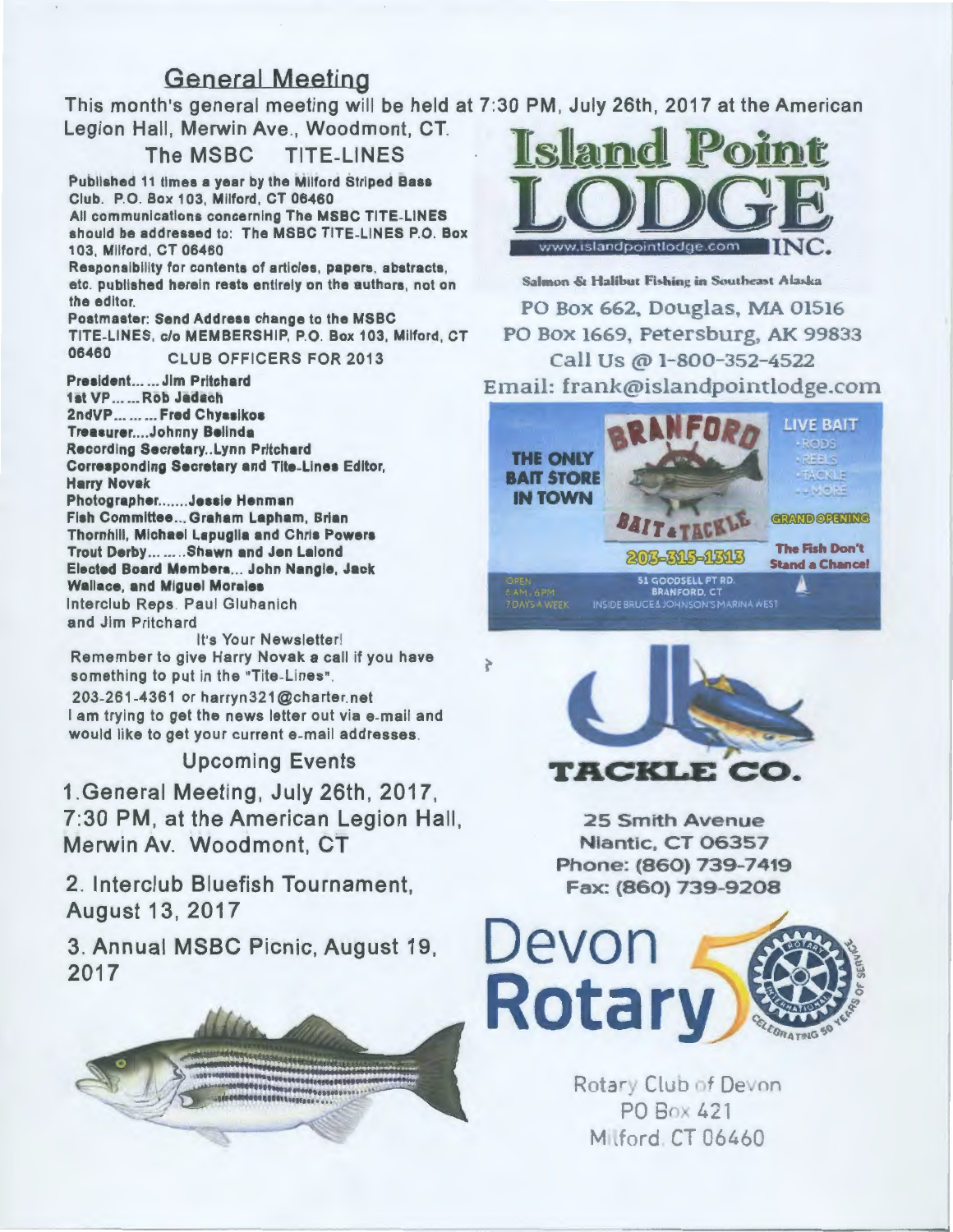### President's Letter

. '

I'm having a little bit of a tough time writing this letter because I'm still a bit tired from the weekend event. As you all know we had our club charter boat trip on Saturday morning. It was a great trip with lots of fishing and fun, we headed out to Montauk for some sea bass and porgy. The weather was not bad, a bit cloudy but cool and comfortable. The fishing was nonstop with lots of fish coming over the rail. Most everyone seemed to have a good time with the exception of a few who got a bit seasick. We were experiencing the remnants of of heavy blow the day before. It was a bit rocky at times but all seemed to have a great time. John "The Terminator<sup>•</sup> Nangle won the Calcutta with a beauty of a seabass. Everyone on the trip received a special custom designed t-shirt. The design was awesome and the shirts are top quality. Thank you to Jimmy Gonzalez and Melissa Kuian for designing and printing the shirts for us. We loved having you guys with us join us on the trip!

Thanks to Graham, Brian Chris and Mike for putting the trip together. It was a struggle to get the boat filled but after everyone heard how great it was I think next year will be an easy fill. Also, a BIG thanks to Miguel and Teddy for stepping up and pitching in to make the trip a success. Thanks also to the captain and crew of the Blackhawk. We had a lot of fun with them and I think everyone enjoyed the experience.

Now we need to focus and prepare for the lnterclub bluefish tournament. Within the next couple of days all boats need to be registered and paid. We really need to come together, organize, and prepare for the tournament on August 13th.l know we are all fired up and ready to bring the trophy back to MSBC.

The week following on August 19 we can kick back and enjoy our annual picnic. As you all know this is an event you don't want to miss. Always a great time, great food, and spending the day with a GREAT group of people.

As the club evolves with new events and our annual events we need to remember how important all of you are. We as a club need your input, ideas, suggestions and participation. Please attend our monthly meeting this month. We will be signing up for the picnic, getting updated on the interclub and discussing upcoming events. Again, I would like to thank you all for your membership, participation and for supporting our club. We are a success because of each one of you!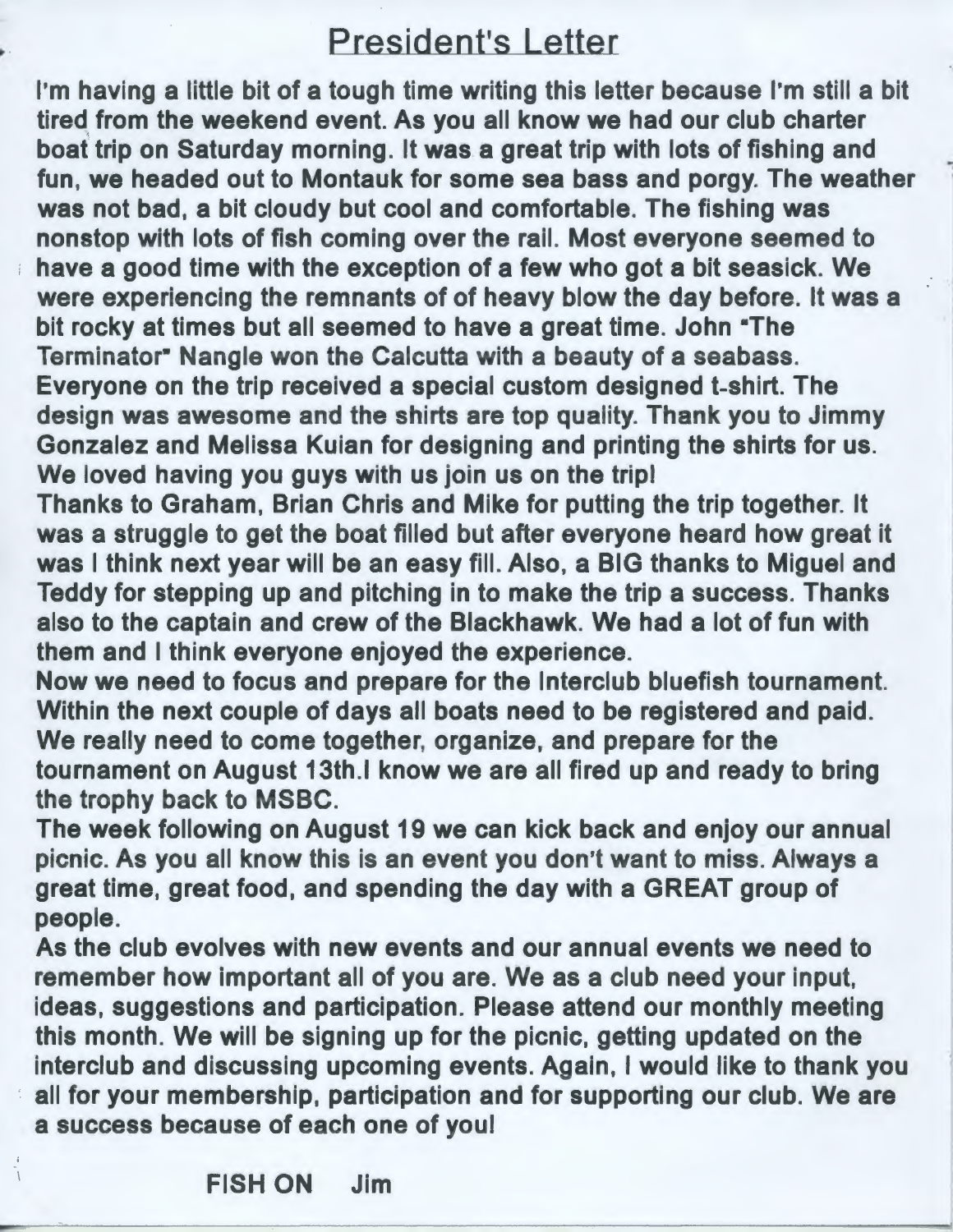

**Black Hawk II PO Box 46** Niantic, CT 06357

860-448-3662

\*\*\*\*

800-382-2824

BlackHawkFishing@gmail.com



WATER ADDESS TO THE SHOP FROM OUR PRIVATE SLIP ON THE HOUSATONIC RIVER

**SALT & FRESHWATER FISHING SUPPLIES** RODS . REELS . BAIT . TACKLE . ICE . LINE



KREENPRATING WEBCESCH BUSINESS CARS BANNERS

www.byobprintanddesign.com



#### 354 New Haven Ave Unit #5 Milford, CT 06460



riome Staging Specialist<br>Office: 203.929.6388 • Cell: 203.520.5690<br>Fax: 203.929.3100 victor.yanosy@raveis.com Website: raveis.com/Victoryanosy 2 Huntington Street Huntington, CT 06484

#### ravels.com

"The Best Website in Real Estate" 0,000 MLS listings updated daily > Follow us an our blog - blog.ravels.

#### WILLIAM RAVEIS **REAL ESTATE . MORTUAGE . INSURANC**

**Victor Yanosy REALTOR** 

INTEGRITY . SERVICE . EXPERIENCE

**Stratford Balt & Tackle** 1076% Stratford Avenue Stratford, CT 06615  $(203)$  377-8091





**Reel & Rod Repair Balt & Tackle Custom Rods** Specializing in Saltwater Fly Fishing Fresh & Saltwater Fly Tying Materials



Dulin Automotive, Inc. **79 Bridgeport Ave** Milford, CT 06460 203-877-8114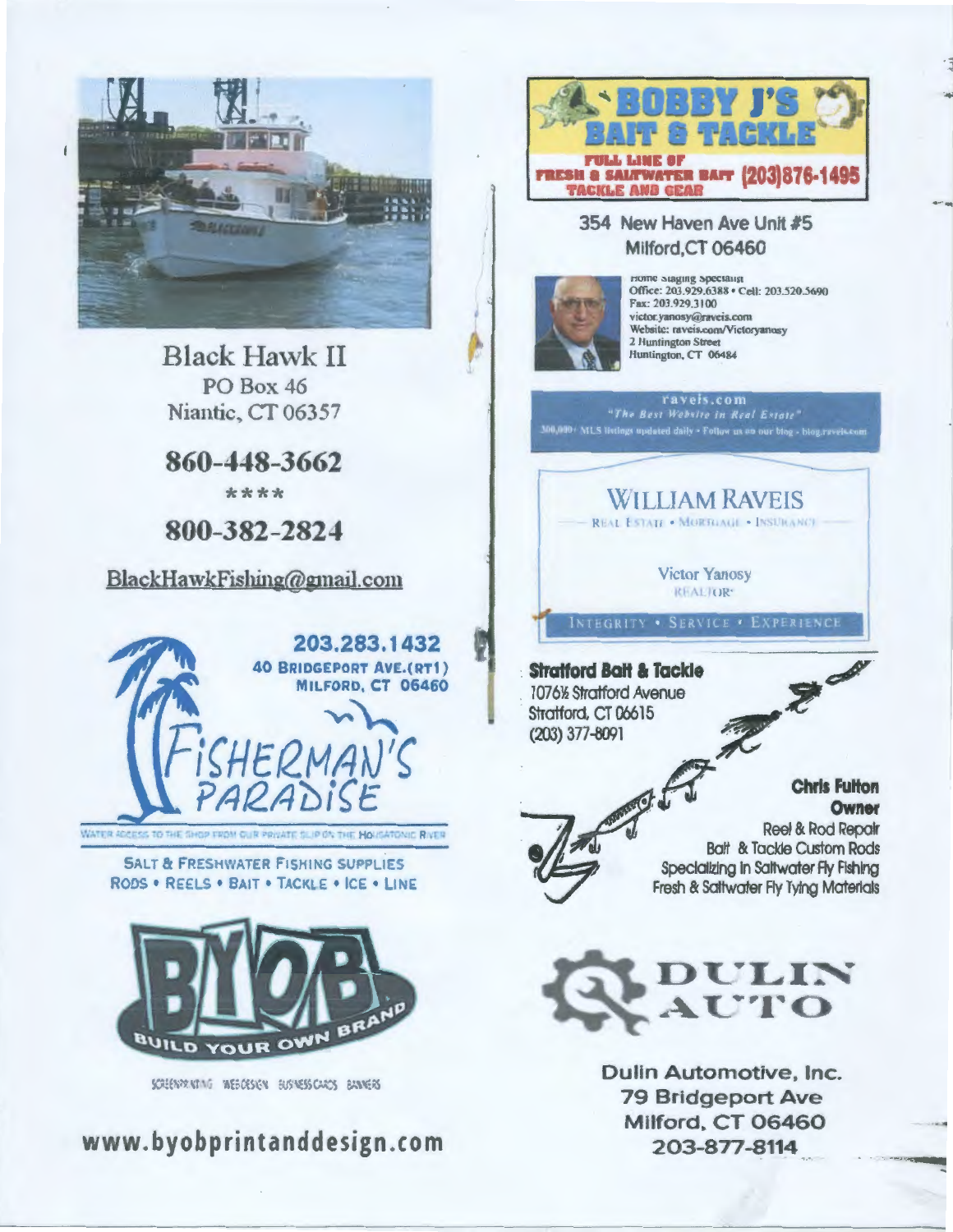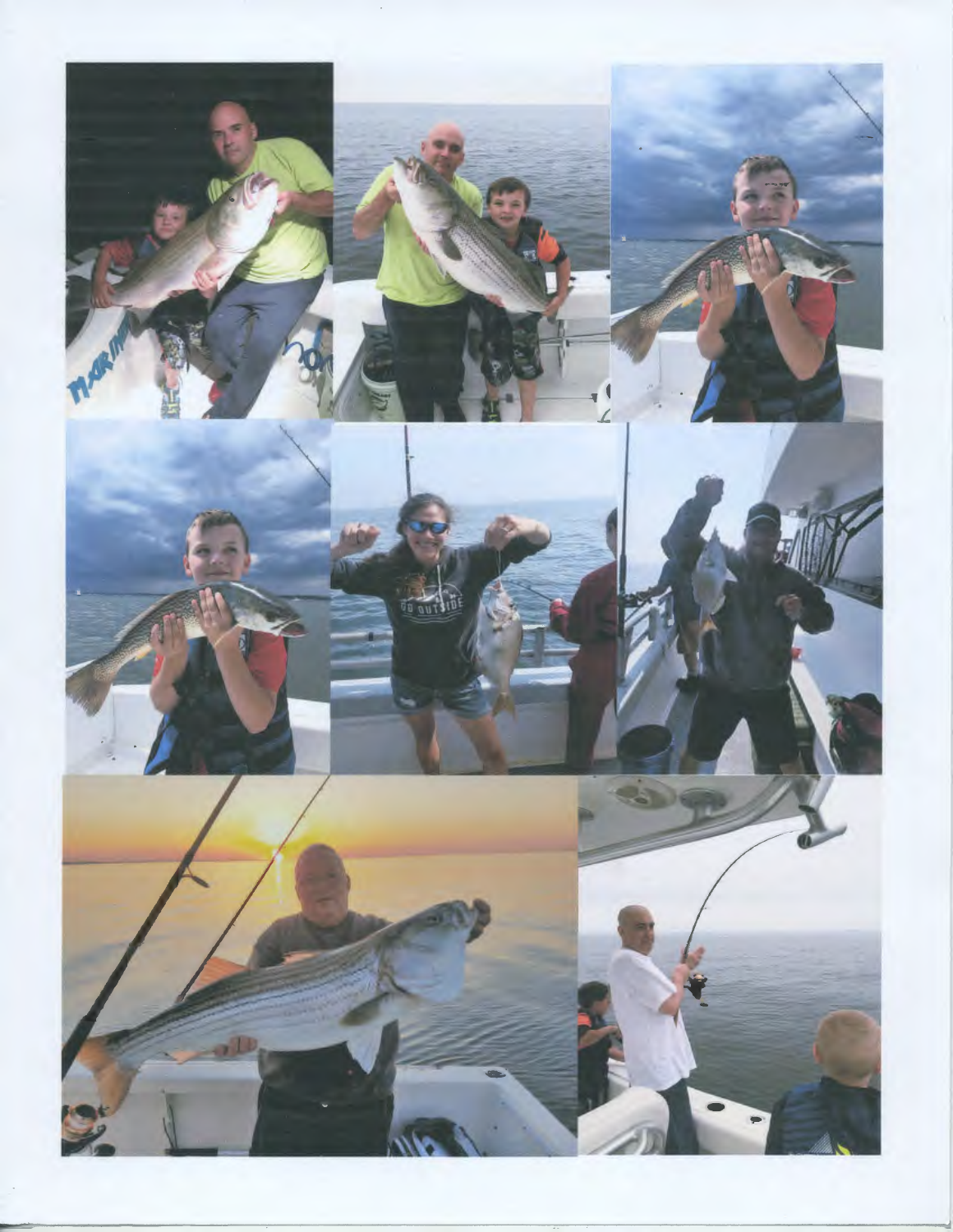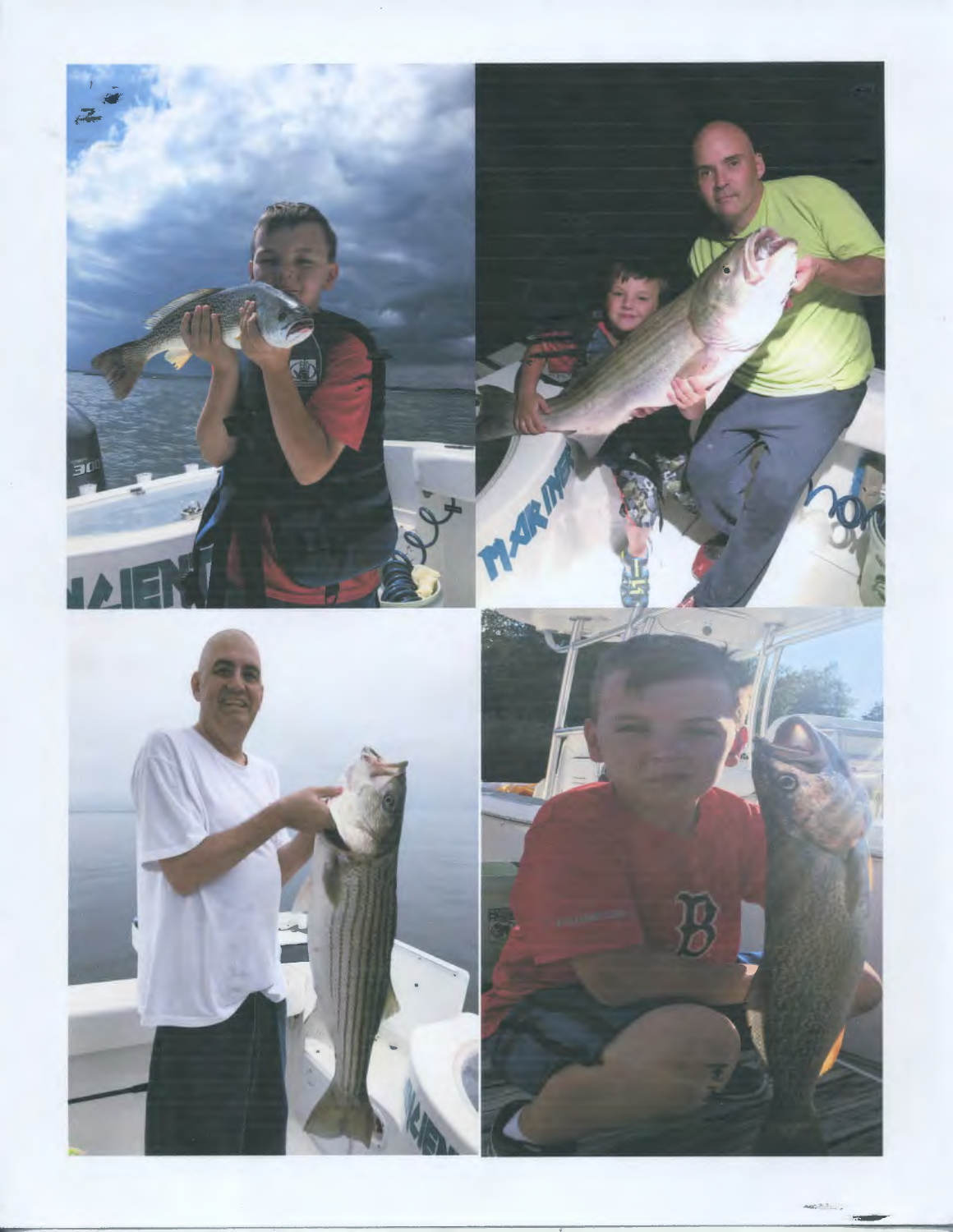